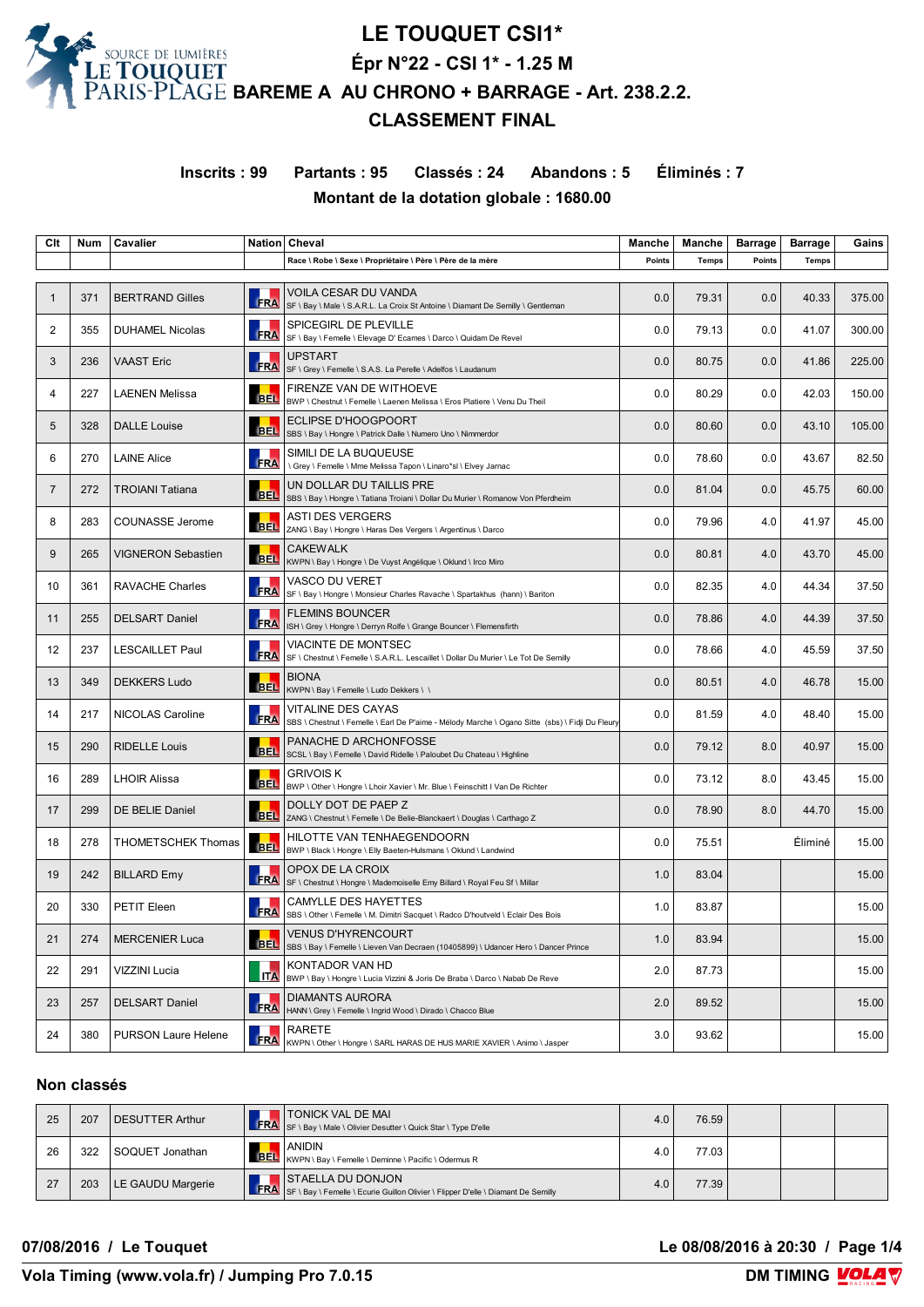| Clt | Num | Cavalier                   |                   | Nation Cheval                                                                                                       | Manche | Manche       | <b>Barrage</b> | <b>Barrage</b> | Gains |
|-----|-----|----------------------------|-------------------|---------------------------------------------------------------------------------------------------------------------|--------|--------------|----------------|----------------|-------|
|     |     |                            |                   | Race \ Robe \ Sexe \ Propriétaire \ Père \ Père de la mère                                                          | Points | <b>Temps</b> | Points         | <b>Temps</b>   |       |
| 28  | 323 | <b>BARDYN Benjamin</b>     | <b>BEL</b>        | LA CHARADE DE PAEP Z<br>ZANG \ Bay \ Femelle \ De Belie-Blanckaert \ Lordanos \ Carthago Z                          | 4.0    | 78.15        |                |                |       |
| 29  | 245 | FIDRY Meghann              | <b>BEL</b>        | LUCKY DU BINGARD<br>SF \ Chestnut \ Hongre \ Mme Fidry Meghann \ Tu Viens Dorval \ Benroy                           | 4.0    | 78.69        |                |                |       |
| 30  | 357 | DE SAPORTA Laure           | FRA               | <b>TATAMI DU PLAIN</b><br>SF \ Bay \ Hongre \ Laure De Saporta \ Limbo \ Iveday                                     | 4.0    | 79.29        |                |                |       |
| 31  | 325 | STAPPAERTS Danny           | <b>BEL</b>        | CASCA BELLE 3 Z<br>ZANG \ Grey \ Hongre \ 3 Invest \ Clearway \ Carnute                                             | 4.0    | 80.46        |                |                |       |
| 32  | 326 | <b>MINGEONNET Floriane</b> | <b>FRA</b>        | ZAZOU<br>HOLST \ Bay \ Femelle \ S.A.R.L. Glg Equitop \ Calato \ Sir Shostakovich Xx                                | 4.0    | 81.13        |                |                |       |
| 33  | 362 | <b>DEVULDER Augustin</b>   | <b>FRA</b>        | LUSTUCRU<br>HOLST \ Bay \ Hongre \ M. Jonathan Milon \ Lerano \ Candillo                                            | 4.0    | 81.36        |                |                |       |
| 34  | 303 | <b>BECKER Noemie</b>       | <b>BEL</b>        | <b>ZANZIBAR</b><br>KWPN \ Grey \ Male \ Beckbox Sprl \ Berlin \ Lancelot                                            | 4.0    | 81.58        |                |                |       |
| 35  | 363 | DAVID Romain               | ш<br><b>FRA</b>   | <b>CUANZA Z</b><br>\ Grey \ Femelle \ Estelle Tordjman \ Clintissimo Z \                                            | 4.0    | 82.16        |                |                |       |
| 36  | 248 | <b>ROUSSEL Florine</b>     | <b>FRA</b>        | <b>BASTALINA</b><br>SBS \ Grey \ Femelle \ S.N.C. Equicom \ Castelino Van De Helle \ Argentinus                     | 4.0    | 82.51        |                |                |       |
| 37  | 298 | <b>REYNOLDS Clare</b>      | VZ<br><b>ZGBR</b> | CARAMEL WIJNGAARDHOEVE Z<br>ZANG \ Chestnut \ Hongre \ Clare Reynolds \ Chellano Z \ Ahorn                          | 4.0    | 82.61        |                |                |       |
| 38  | 346 | <b>BROUCQSAULT Margaux</b> | FRA               | <b>ATHENA D'EPIC</b><br>SF \ Bay \ Femelle \ S.A.R.L. E.P.I.C. \ Kashmir Van't Schuttersho \ Veloce De Favi         | 5.0    | 83.19        |                |                |       |
| 39  | 267 | <b>DUYCK Mathilde</b>      | FRA               | <b>RIBEIRO BARBOTIERE</b><br>SF \ Bay \ Hongre \ Mathilde Duyck \ Allegreto \ Veneur De Baugy                       | 5.0    | 84.04        |                |                |       |
| 40  | 200 | NAVINEAU Jeremie Steph     | <b>FRA</b>        | <b>SKYFIRE</b><br>HANN \ Chestnut \ Femelle \ Mme Sandrine Lavrov \ Stakkato \ Wiener Skat                          | 5.0    | 84.70        |                |                |       |
| 41  | 232 | <b>WALRAVENS Deborah</b>   | <b>BEL</b>        | ELIA D'HOOGPOORT<br>SBS \ Bay \ Hongre \ Patrick Dalle \ Quincy Alias Quaprice \ Vondeen                            | 5.0    | 84.73        |                |                |       |
| 42  | 231 | <b>WALRAVENS Deborah</b>   | <b>BEL</b>        | <b>EVER D'HOOGPOORT</b><br>SBS \ Grey \ Hongre \ Patrick Dalle \ Clinton \ Nabab De Reve                            | 5.0    | 84.87        |                |                |       |
| 43  | 324 | STAPPAERTS Danny           | <b>BEL</b>        | CHERRY 3Z<br>ZANG \ Chestnut \ Femelle \ 3 Invest \ Carthago Z \ Quidam De Revel                                    | 5.0    | 85.03        |                |                |       |
| 44  | 331 | PETIT Eleen                | <b>FRA</b>        | UNE DE LOUAN<br>SF \ Bay \ Femelle \ S.A.R.L. Equivalor \ Damiro B \ Alfa D'elle                                    | 5.0    | 85.25        |                |                |       |
| 45  | 202 | NAVINEAU Jeremie Steph     | FRA               | <b>GOLDEN EYE</b><br>HOLST \ Bay \ Femelle \ M. Christophe Martin \ Numero Uno \ Caletto Ii                         | 5.0    | 85.30        |                |                |       |
| 46  | 308 | <b>LEWIS Sarah</b>         | NZ<br><b>ZGBR</b> | <b>BENNY</b><br>KWPN \ Grey \ Hongre \ Rachel Gascoine \ Untouchable \ Godfather                                    | 5.0    | 85.72        |                |                |       |
| 47  | 284 | VAN BELLE Mike             | <b>BEL</b>        | EDIDOUNE BY WISBECQ<br>SBS \ Grey \ Femelle \ Earl Eden Farm \ Atlantys De La Demi-Lune (e.T. \ Jokinal De Bornival | 5.0    | 86.78        |                |                |       |
| 48  | 209 | <b>MERCENIER Gauthier</b>  | <b>BEL</b>        | CATALINA DU TOULTIA Z<br>ZANG \ Bay \ Femelle \ Francois Piedboeuf \ Copin Van De Broy \ Silvio I                   | 5.0    | 86.93        |                |                |       |
| 49  | 243 | <b>BARA Adrien</b>         | <b>FRA</b>        | VAS Y TOI<br>\ Bay \ Hongre \ Olivier Desutter \ Subotica Ps \                                                      | 6.0    | 87.99        |                |                |       |
| 50  | 333 | <b>CALMEYN Piet</b>        | <b>BEL</b>        | BORN TO WIN AP Z<br>ZANG \ Grey \ Femelle \ Audenaert \ Bentley Van De Heffinck \ Upsilon Van De Heffinck           | 6.0    | 88.55        |                |                |       |
| 51  | 241 | DOZOT Philippe             | <b>BEL</b>        | ANTON VAN TAXANDRIA<br>BWP \ Chestnut \ Hongre \ Philippe Dozot \ Camus \ Goldfisch De Lauzelle                     | 6.0    | 90.50        |                |                |       |
| 52  | 210 | <b>STORDEUR Stephanie</b>  | <b>BEL</b>        | <b>CORMINO</b><br>HOLST \ Grey \ Male \ Ecurie Dehez \ Cormint \ Cassini I                                          | 7.0    | 91.80        |                |                |       |
| 53  | 309 | APPELTANS Elke             | <b>BEL</b>        | <b>ANTARES V TER HILST</b><br>SBS \ Chestnut \ Male \ Julie Mas \ Machno Carwyn \ Churchill                         | 8.0    | 78.55        |                |                |       |
| 54  | 321 | SOQUET Jonathan            | <b>BEL</b>        | FIRST D'AULNE<br>BWP \ Chestnut \ Hongre \ Soquet \ Wandor Van De Mispelaere D'10 \ Vavitte 27,45% Ox               | 8.0    | 78.94        |                |                |       |
| 55  | 224 | <b>FARNSWORTH Danielle</b> | VZ<br><b>ZGBR</b> | <b>ARCHIE XI</b><br>AES \ Bay \ Hongre \ Philip Mansfield \ Lauriston \                                             | 8.0    | 81.20        |                |                |       |
| 56  | 360 | <b>VANHECKE Kevin</b>      | <b>BEL</b>        | <b>FALINE D'AU CERFS</b><br>BWP \ Bay \ Femelle \ Vanhecke Kevin \ Viking Van De Kwekenhoeve \ Adieu Z              | 8.0    | 82.23        |                |                |       |
| 57  | 311 | ANNETT Jane                | VZ<br><b>ZGBR</b> | <b>SLIGO HERMES TOUCH</b><br>ISH \ Bay \ Femelle \ Roy Goodman \ Hermes De Reve \                                   | 9.0    | 83.30        |                |                |       |
| 58  | 381 | DAVID Romain               | <b>FRA</b>        | VENEZUELA DU REVE<br>SF \ Bay \ Femelle \ Monsieur YVES ROUZE \ CLINTON \ VAS Y DONC LONGANE                        | 9.0    | 85.44        |                |                |       |
| 59  | 314 | <b>THORY Juliette</b>      | <b>FRA</b>        | SILVIEN DES PEUX<br>SF \ Chestnut \ Male \ Mme Juliette Thory \ Ilvien Des Mielles \ Quiniou                        | 9.0    | 85.54        |                |                |       |

**07/08/2016 / Le Touquet Le 08/08/2016 à 20:30 / Page 2/4**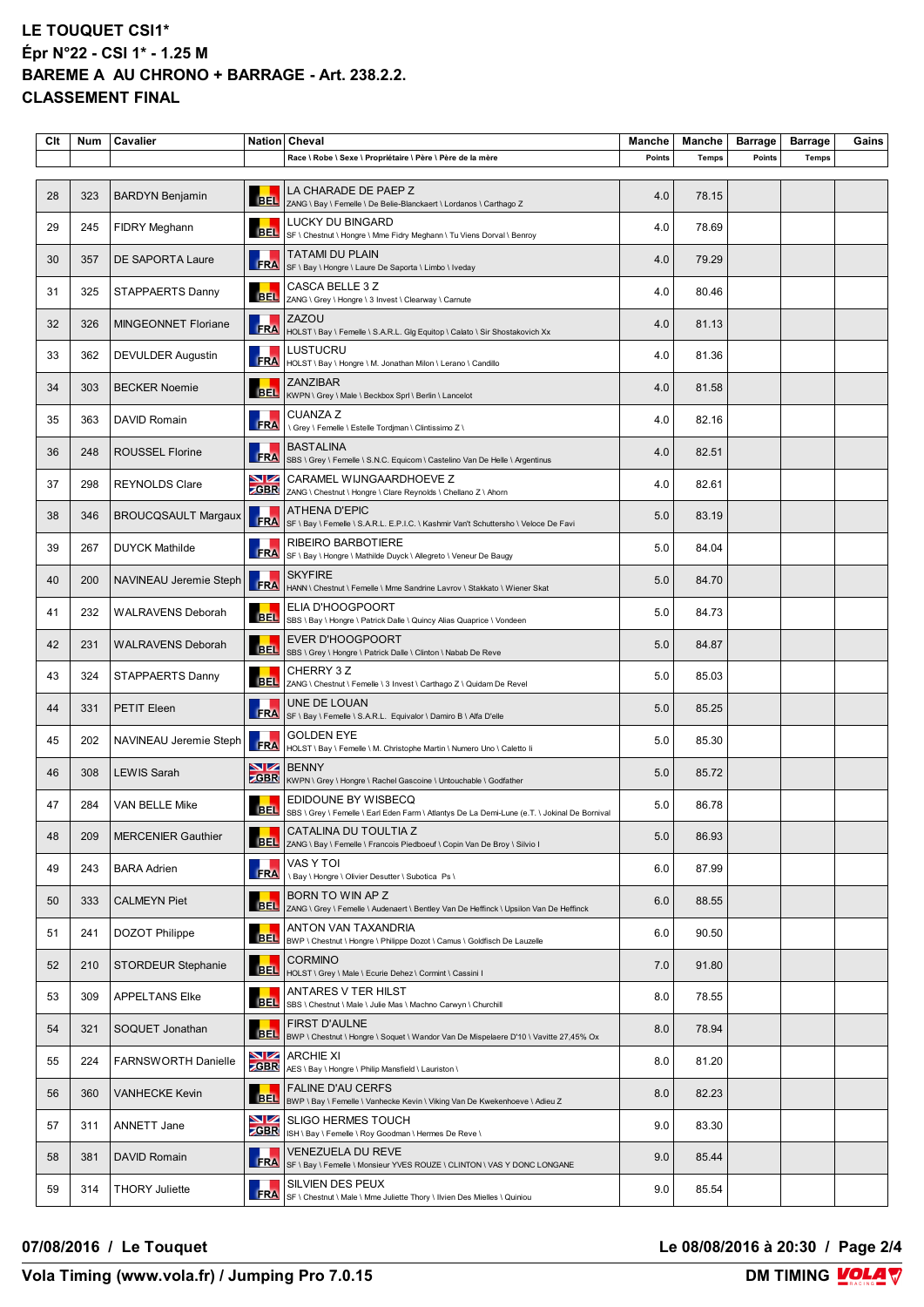| Clt | Num | Cavalier                   |            | Nation Cheval                                                                                                      | Manche | Manche       | <b>Barrage</b> | <b>Barrage</b> | Gains |
|-----|-----|----------------------------|------------|--------------------------------------------------------------------------------------------------------------------|--------|--------------|----------------|----------------|-------|
|     |     |                            |            | Race \ Robe \ Sexe \ Propriétaire \ Père \ Père de la mère                                                         | Points | <b>Temps</b> | Points         | <b>Temps</b>   |       |
| 60  | 205 | WHITAKER Joanne            | VZ         | <b>MILL RIVER</b><br><b>CGBR</b> AES \ Grey \ Femelle \ CLARE WHITAKER \ PEPPERMILL \ STANHOPES DIDDICOY VII       | 9.0    | 86.09        |                |                |       |
| 61  | 218 | <b>LAMBERT Mathieu</b>     | FRA        | <b>VENUS DES CHAILLES</b><br>SF \ Other \ Femelle \ M. Eric Remy \ Damiro B*hn \ Rosire                            | 9.0    | 86.61        |                |                |       |
| 62  | 249 | <b>TAPON Melissa</b>       | FRA        | <b>CASEY AU LAIT</b><br>OS \ Grey \ Femelle \ Madame Mélissa Laine \ Cafe Au Lait \ Carthago                       | 9.0    | 100.76       |                |                |       |
| 63  | 252 | COLOT Jean Marie           | FRA        | UNIBLUE D'EGLEFIN<br>SF \ Grey \ Hongre \ Elisabeth Weil \ Mr. Blue \ Gavroche De Quincy                           | 10.0   | 87.09        |                |                |       |
| 64  | 253 | <b>COLOT Jean Marie</b>    | FRA        | <b>ACANTHE DES ARPENTS</b><br>SF \ Other \ Femelle \ M. Bertrand Guibert \ Kafka Brunemont \ Quiniou               | 10.0   | 87.36        |                |                |       |
| 65  | 222 | <b>FLESCH Patrice</b>      | <b>FRA</b> | <b>VOLE PETIT RUSEUR</b><br>SF \ Bay \ Male \ M. Patrice Flesch \ Roccossifred \ Rosire                            | 10.0   | 88.90        |                |                |       |
| 66  | 285 | VAN BELLE Mike             | <b>BEL</b> | CASINO ROYAL WATERSCHOOT Z<br>ZANG \ Chestnut \ Hongre \ Agri- Patteet Lv \ Carpe Diem Vhw Z \ Royal Bravour L     | 10.0   | 89.80        |                |                |       |
| 67  | 259 | <b>FAUCHARD Benoit</b>     | <b>FRA</b> | <b>AJACCIENNE</b><br>SF \ Chestnut \ Femelle \ M. Eric Metayer \ Calvaro \ Benroy                                  | 10.0   | 90.27        |                |                |       |
| 68  | 216 | NICOLAS Caroline           | FRA        | VALMY DE SERAINCOURT<br>SF \ Bay \ Hongre \ M. Fabien Charrot \ Eurocommerce Berlin \ Schilling                    | 10.0   | 103.36       |                |                |       |
| 69  | 320 | <b>DUCCI Frantz</b>        | <b>BEL</b> | ATCHUM DE ROQUELINE<br>SF \ Bay \ Hongre \ Dislaire Michel \ Arko \ Papillon Rouge                                 | 10.0   | 103.65       |                |                |       |
| 70  | 260 | <b>FAUCHARD Benoit</b>     | <b>FRA</b> | <b>SUCRE D'ORGE</b><br>\ Other \ Male \ Muriel Comte \ Kaolin D'elle \                                             | 12.0   | 82.52        |                |                |       |
| 71  | 335 | COOLS Gill                 | <b>BEL</b> | WINSEY<br>KWPN \ Chestnut \ Femelle \ Andy Cools \ Guidam \ Furore                                                 | 12.0   | 82.87        |                |                |       |
| 72  | 341 | <b>WASTIAU Kevin</b>       | <b>BEL</b> | ELMOUT DE L'HERSE<br>SBS \ Bay \ Male \ Vervliet \ Copperfield Von Der Held \ Kashmir Van Schuttershof             | 13.0   | 83.75        |                |                |       |
| 73  | 336 | <b>CUBITT Sean</b>         | <b>RL</b>  | OAKS SCOTCH AND SODA<br>\ Other \ Male \ Alice Cameron \ Tacorde \ Rappel Zappel                                   | 13.0   | 85.90        |                |                |       |
| 74  | 261 | <b>CELIS Davy</b>          | <b>BEL</b> | <b>INTERGEST CYRANO</b><br>KWPN \ Bay \ Hongre \ Celis Davy \ Quidam De Revel \ Indorado                           | 14.0   | 121.42       |                |                |       |
| 75  | 304 | <b>BEHAEGEL Thibaut</b>    | <b>BEL</b> | TRUMAN DE VIRTON<br>SF \ Bay \ Hongre \ Bernard Behaegel \ Kashmir Van 't Schuttersho \ Arpad De Six Censes        | 16.0   | 79.80        |                |                |       |
| 76  | 229 | <b>LAENEN Melissa</b>      |            | IN TIME<br>BEL  BWP \ Grey \ Hongre \ Van Scharen Joke \ Winningmood Van De Arenberg \ Aydin Des Malais            | 16.0   | 114.47       |                |                |       |
| 77  | 369 | <b>DUHAMEL Stephanie</b>   | FRA        | USUFRUIT D'ENOCQ<br>SF \ Chestnut \ Hongre \ E.A.R.L. Lhotellier \ Number One D'iso*un Prince \ Vas Y Donc Longane | 17.0   | 100.43       |                |                |       |
| 78  | 350 | <b>LEEMANS Kim</b>         | <b>BEL</b> | URSULA DE CAUMONT Z<br>ZANG \ Grey \ Femelle \ Geerinckx Dirk \ Ugano Sitte \ Chellano Z                           | 20.0   | 112.02       |                |                |       |
| 79  | 212 | <b>SOETE Axel</b>          | <b>BEL</b> | <b>ELANDRO</b><br>KWPN \ Chestnut \ Hongre \ Puur Limousin \ Zapatero Vdl \ Investment                             | 22.0   | 87.44        |                |                |       |
| 80  | 240 | LAMBERT Thomas             | <b>ERA</b> | VANPARCO DE NERON<br>SF \ Bay \ Male \ Liste Rouge \ Parco \ Orival                                                | 22.0   | 88.25        |                |                |       |
| 81  | 353 | PELISSERO PETERS Delphine  | <b>FRA</b> | VIKING DU FEU<br>SF \ Chestnut \ Hongre \ Mme Delphine Pelissero \ Allegreto \ Fastourel Du Cap                    | 24.0   | 97.84        |                |                |       |
| 82  | 347 | <b>BROUCQSAULT Margaux</b> | FRA        | VANINA DES BARRIERES<br>SBS \ Chestnut \ Femelle \ Michel Blommaert (10034251) \ Couleur Rubin \ Quito De Baussy   | 26.0   | 90.41        |                |                |       |
| 83  | 277 | THOMETSCHEK Thomas         | <b>BEL</b> | <b>GODESS GREENFIELD</b><br>BWP \ Bay \ Femelle \ Euro Equitation Bvba \ Burggraaf \ Landgraf I                    | 28.0   | 82.75        |                |                |       |

### **Éliminé - Manche**

| 213 | <b>SOETE Axel</b>       |     | <b>AVANTI</b><br>AVAIN II<br>BEL KWPN \ Bay \ Femelle \ Puur Limousin \ Solitair \ Sultan                                           |  |  |  |
|-----|-------------------------|-----|-------------------------------------------------------------------------------------------------------------------------------------|--|--|--|
| 250 | <b>LACHAMBRE Elise</b>  | FRA | <b>ISTEFANO DU BRECHE</b><br>SF \ Black \ Male \ Elise Lachambre \ Ninos \ Pacco                                                    |  |  |  |
| 300 | REUTER Cyrielle         |     | <b>VANDA TIFFANY</b><br><b>BEL</b> VANUA IIFFAIN I<br>BEL KWPN \ Grey \ Femelle \ Genene Burnett & Sebastian Kap \ Cartano \ Lord Z |  |  |  |
| 313 | <b>BLANQUIER Audrey</b> | FRA | <b>VOLKAN DU FAUBOURG</b><br>SF \ Bay \ Male \ Mme Patricia Rappe \ Kannan \ Grenat De Grez                                         |  |  |  |
| 316 | <b>SOETE Gauthier</b>   |     | <b>GOLD STAR</b><br>BEL BULL START<br>BEL BWP \ Chestnut \ Hongre \ Limousin Puur \ Lord Z \ Darco                                  |  |  |  |
| 317 | DI VITTORIO Caroline    |     | <b>ACTIVE</b><br>BEL KWPN\Other\Hongre\Stanislas Di Vittorio \ No Limit \ Voltaire                                                  |  |  |  |

**07/08/2016 / Le Touquet Le 08/08/2016 à 20:30 / Page 3/4**